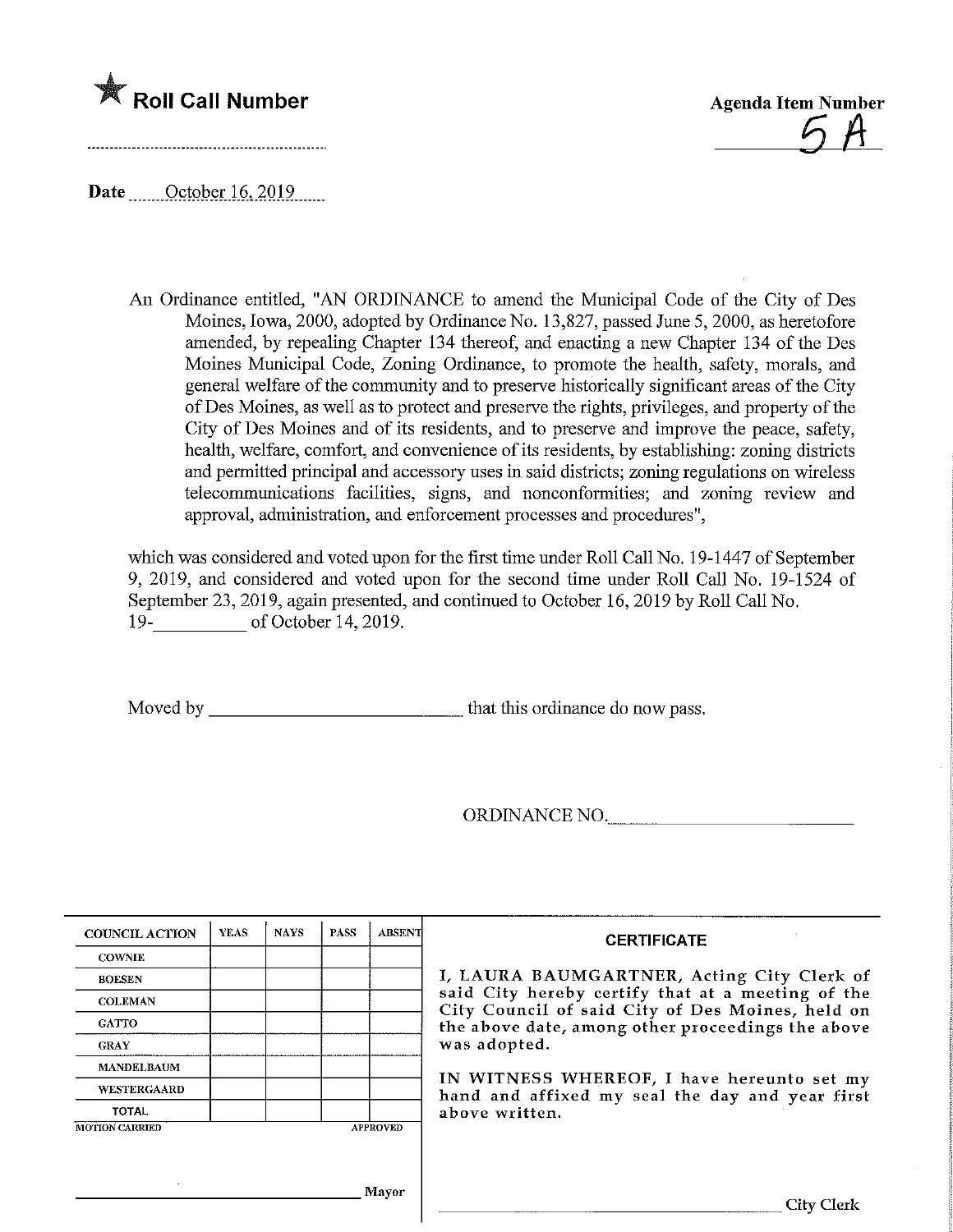| h                         |
|---------------------------|
|                           |
| <b>Agenda Item Number</b> |
|                           |
|                           |

 $\mathbb{\hat{R}}$  Roll Call Number 19-152

Date September 23, 2019

An Ordinance entitled, "AN ORDINANCE to amend the Municipal Code of the City of Des Moines, Iowa, 2000, adopted by Ordinance No. 13,827, passed June 5, 2000, as heretofore amended, by repealing Chapter 134 thereof, and enacting a new Chapter 134 of the Des Moines Municipal Code, Zoning Ordinance, to promote the health, safety, morals, and general welfare of the community and to preserve historically significant areas of the City ofDes Momes, as well as to protect and preserve Hie rights, privileges, and property of the City of Des Moines and of its residents, and to preserve and improve the peace, safety, healfh, welfare, comfort, and convenience of its residents, by establishing: zoning districts and permitted principal and accessory uses in said districts; zoning regulations on wireless telecommunications facilities, signs, and nonconformities; and zoning review and approval, administration, and enforcement processes and procedures",

which was considered and voted upon under Roll Call No. 19- $\frac{|444|}{ }$  of September 9, 2019; again presented.

Moved by **Boeson** considered and given second vote for passage. that this ordinance be

(Second of three required readings)

| <b>COUNCIL ACTION</b> | <b>YEAS</b> | <b>NAYS</b>                | PASS | <b>ABSENT</b>   | <b>CERTIFIO</b>                                             |
|-----------------------|-------------|----------------------------|------|-----------------|-------------------------------------------------------------|
| <b>COWNIE</b>         |             |                            |      |                 |                                                             |
| <b>BOESEN</b>         |             |                            |      |                 | I, DIANE RAUH, City Cle                                     |
| <b>COLEMAN</b>        |             |                            |      |                 | certify that at a meeting of<br>City of Des Moines, held or |
| <b>GATTO</b>          |             |                            |      |                 | other proceedings the abov                                  |
| <b>GRAY</b>           |             |                            |      |                 |                                                             |
| MANDELBAUM            |             |                            |      |                 | IN WITNESS WHEREOF, I<br>hand and affixed my seal           |
| <b>WESTERGAARD</b>    |             |                            |      |                 | above written.                                              |
| <b>TOTAL</b>          |             |                            |      |                 |                                                             |
| MOTION CARRIED        |             | <b><i><u>OUTNO</u></i></b> |      | <b>APPROVED</b> |                                                             |

## CATE

rk of said City hereby the City Council of said n the above date, among e was adopted,

I have hereunto set my the day and year first

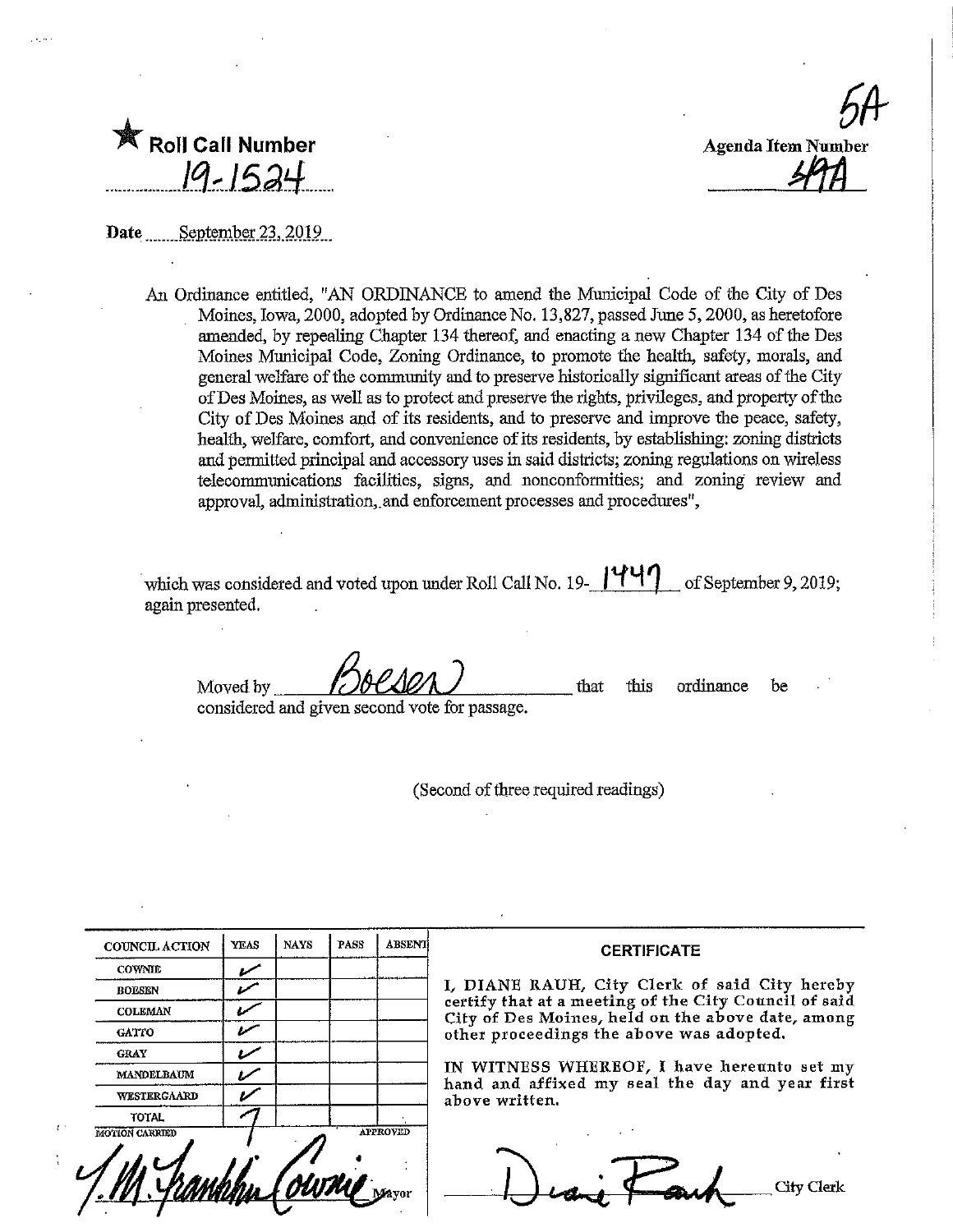$19 - 1524$ 

## ORDINANCE NO.

AN ORDINANCE to amend the Municipal Code of the City of Des Moines, Iowa, 2000, adopted by Ordinance No. 13,827, passed June 5, 2000, as heretofore amended, by repealing Chapter  $134$ thereof, and enacting a new Chapter 134 of the Des Moines Municipal Code, Zoning Ordinance, to promote the health, safety, morals, and general welfare of the community and to preserve historically sigmficaat areas of the City ofDes Moiaes, as well as to protect and preserve the rights, privileges, and property of the City of Des Moines and of its residents, and to preserve and improve<br>the peace, safety, health, welfare, comfort, and convenience of its residents, by establishing: zoning e peace, safety, health, welfare, comfort, and convenence of its residents, by establishments,  $z_0$ districts and permitted principal and accessory uses in said districts; zoning regulations on wixdess telecommunications facilities, signs, and nonconformities; and zoning review and approval, administration, and enforcement processes and procedures.

Be It Ordained by the City Council of the City of Des Moines, Iowa:

Section 1. That Chapter 134 of the Municipal Code of the City of Des Moines, Iowa, 2000,

adopted by Ordinance No. 13,827, passed June 5, 2000, as heretofore amended, is hereby repealed.

Section 2. That Chapter 134 of the Municipal Code of the City of Des Moines, Iowa, in

form on file in the office of the City Clerk, is hereby approved and adopted. Said Chapter and all

amendments to said Chapter hereafter adopted by resolution of the City Council shall collectively

be known as the "Zoning Ordinance".

Section 3. This ordinance shall be in full force and effect on December 15, 2019.

FORM APPROVED:

 $22$ 

/ Glenna K. Frank Assistant City Attorney.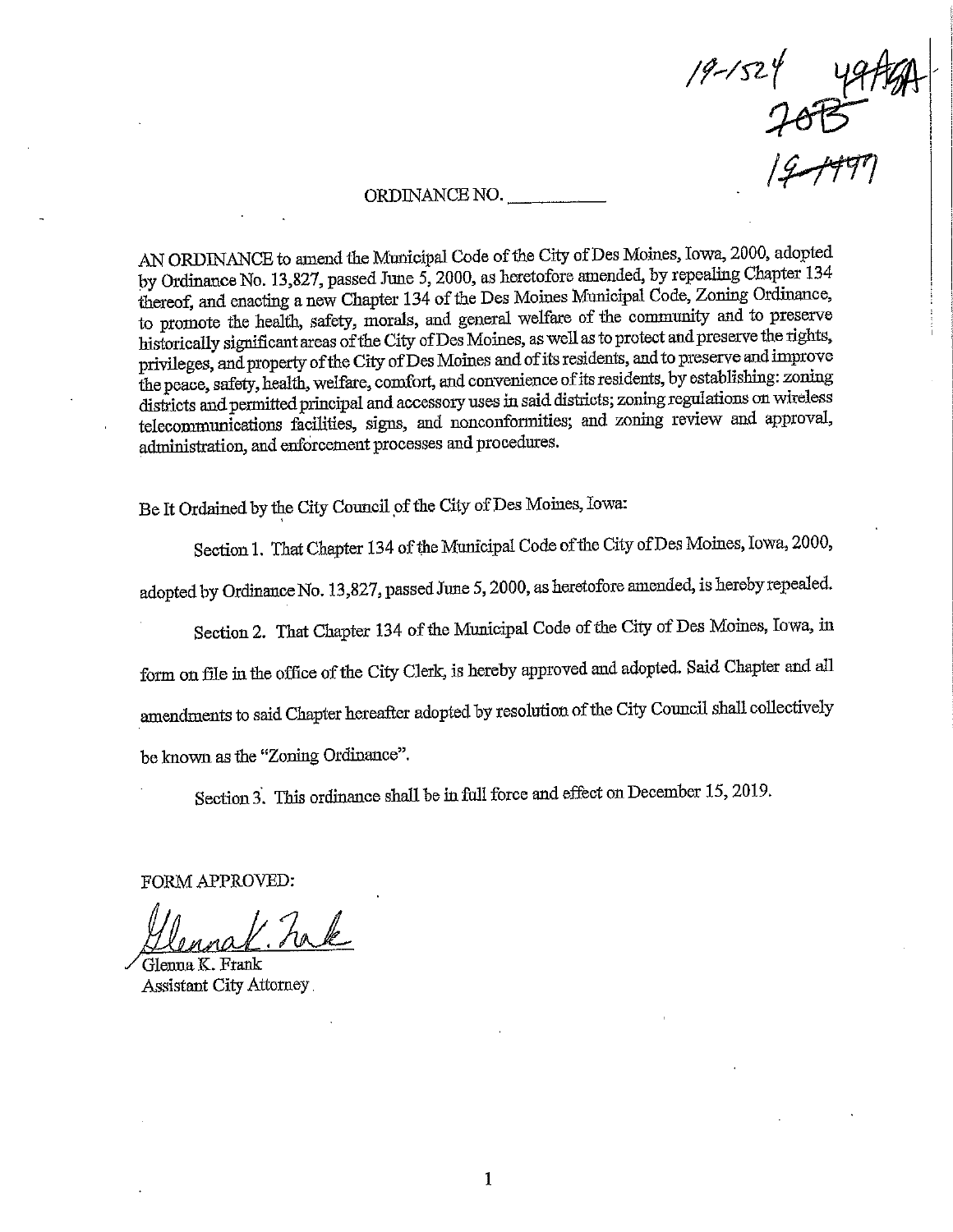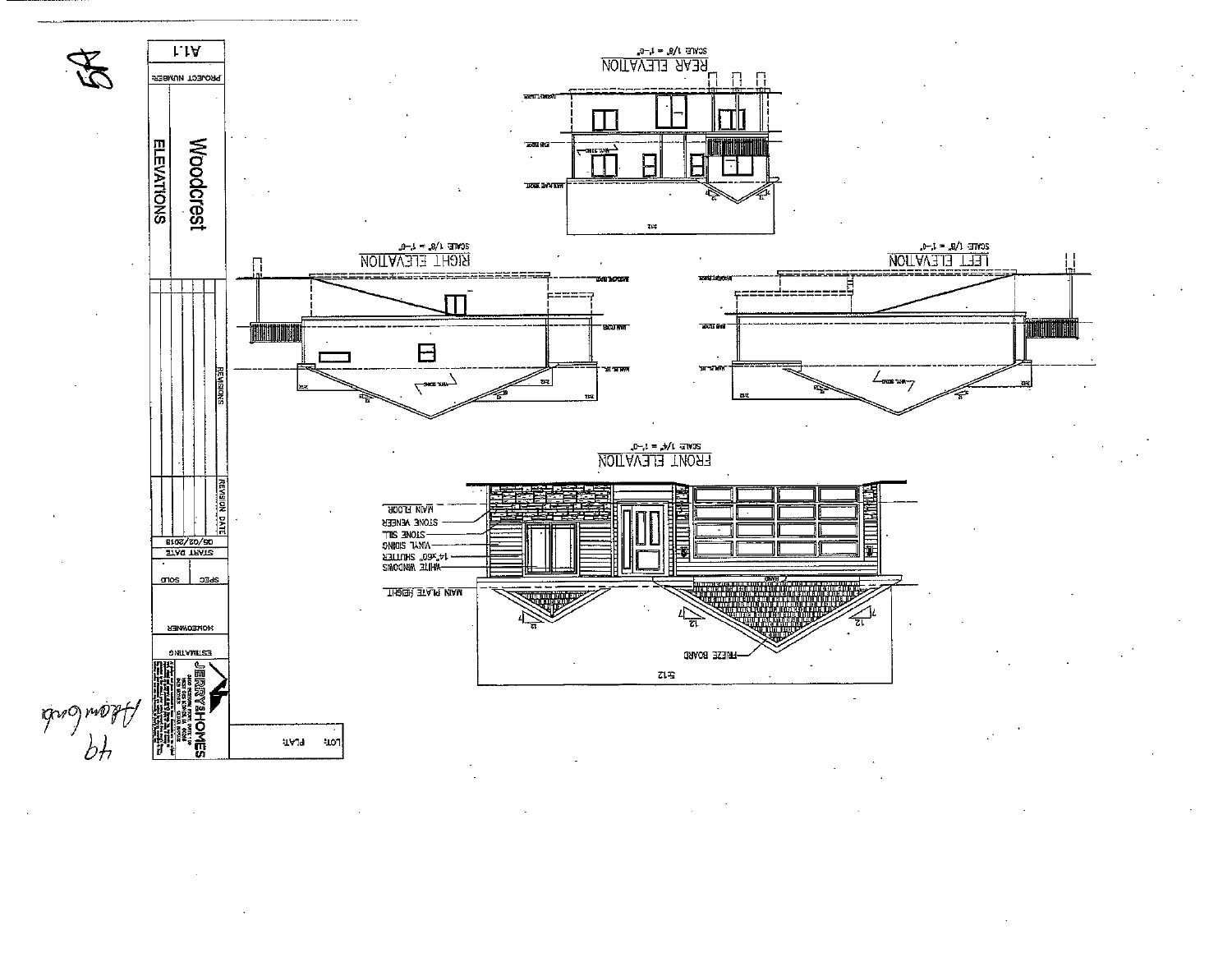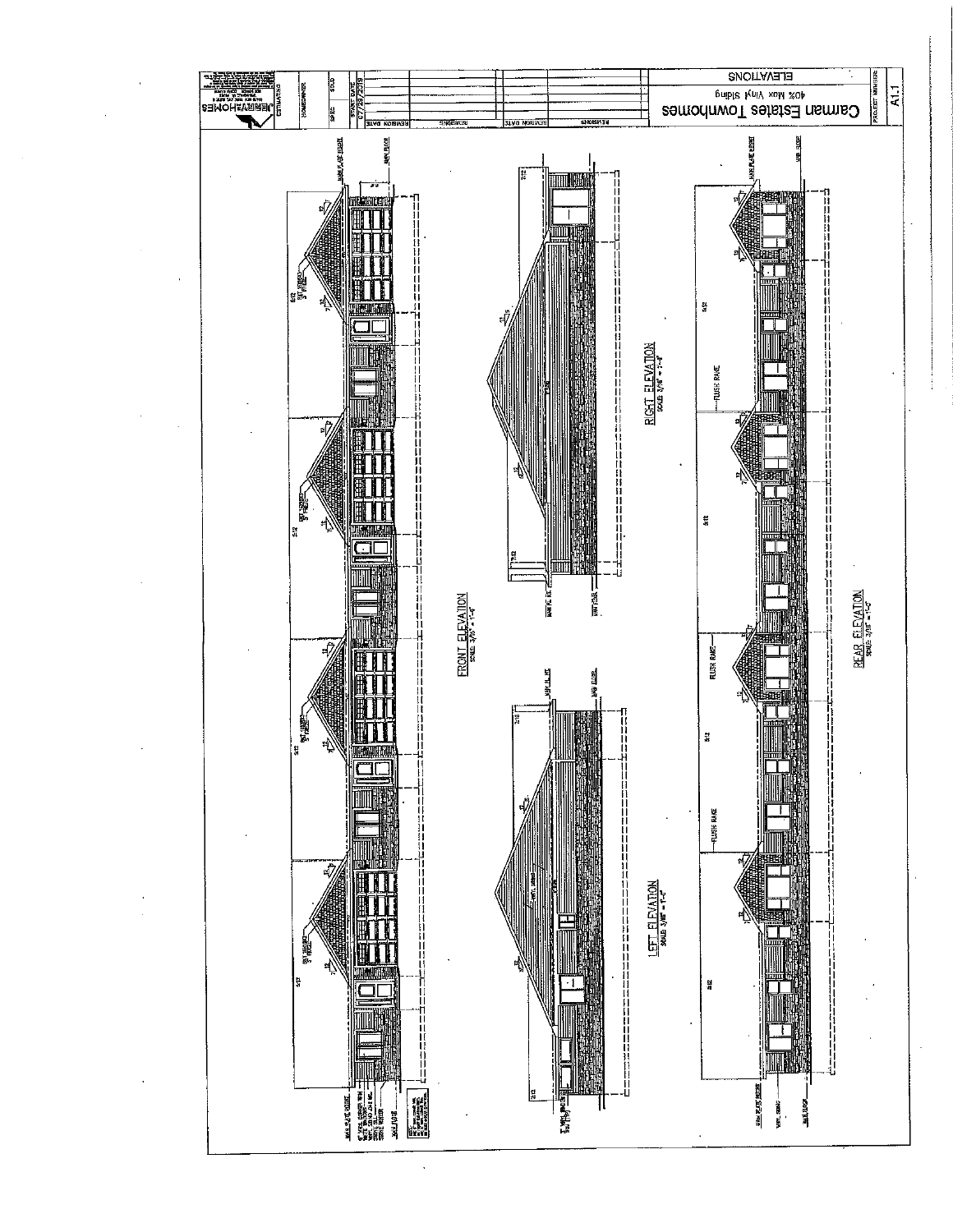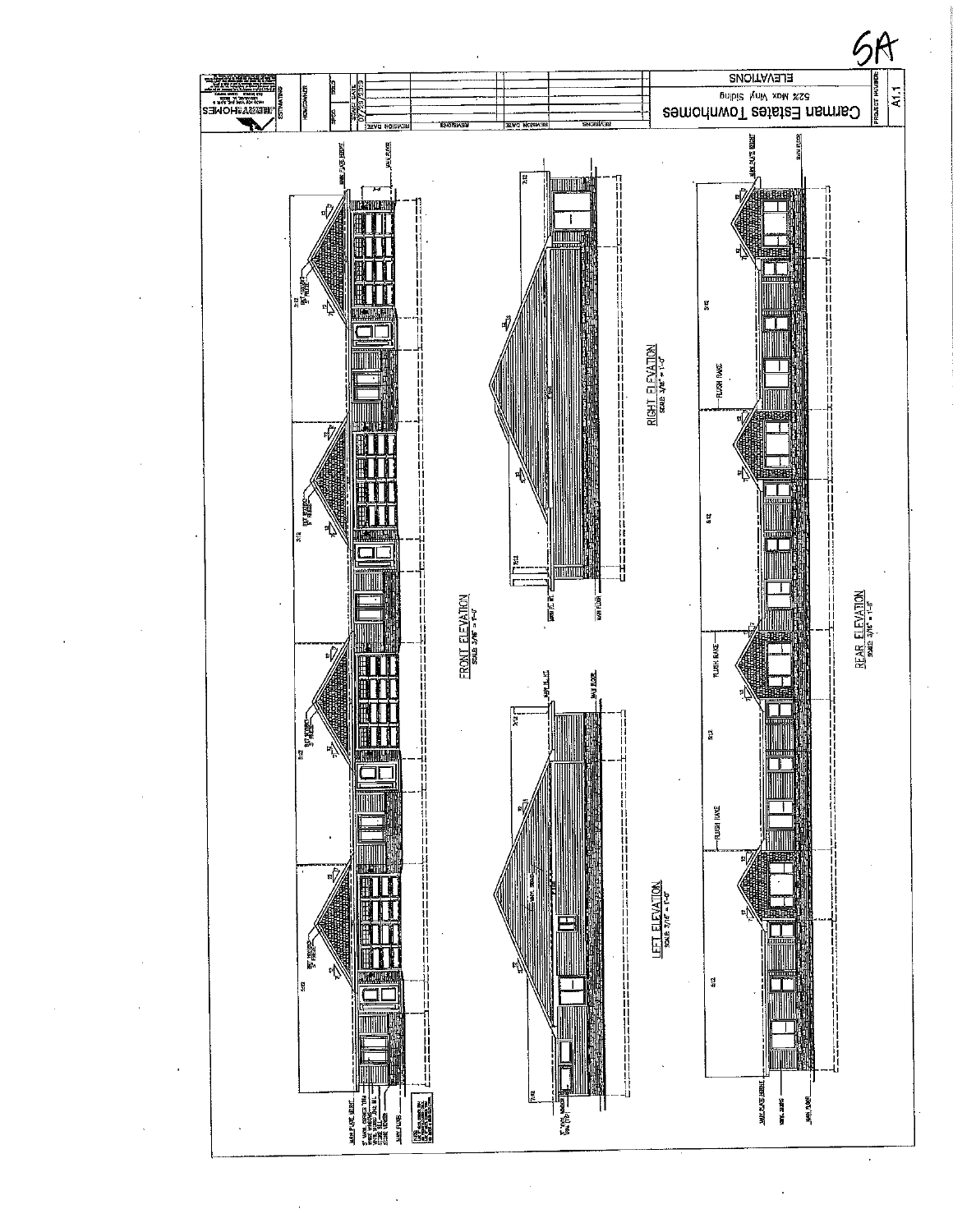